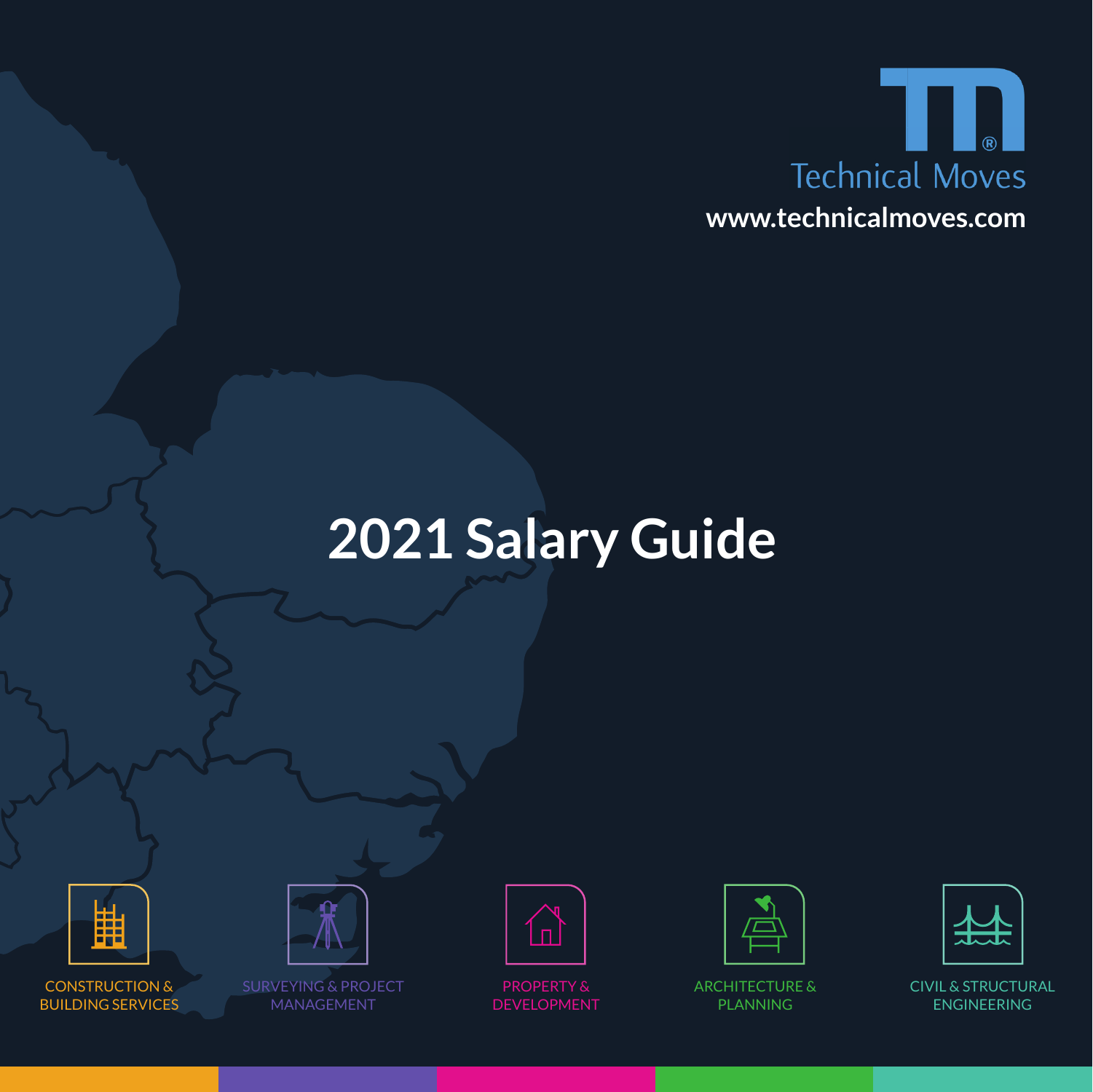



**Construction, CDM & M&E Professionals we surveyed said job security was the most important factor when considering their career moves, followed by Flexible Working at 38% and Salary at 14%**



峀

Cambs,

## **2021 Construction & Building Services Salary Guide**

|                                                   | Cambs.<br>Suffolk & Norfolk | Essex, Herts & Beds |
|---------------------------------------------------|-----------------------------|---------------------|
| <b>Mechanical Design Engineer</b>                 |                             |                     |
| Graduate / recently qualified (ACIBSE)            | £22,568 - £26,780           | £23,069 - £27,282   |
| 3-5 years post qual experience                    | £27,665 - £37,222           | £28,671-£39,636     |
| 5-10 years post qual experience                   | £36,902 - £49,034           | £39,631 - £51,763   |
| Chartered Senior Design Engineer (MCIBSE)         | £40,520 - £50,650           | £43,559 - £60,780   |
| <b>Electrical Design Engineer</b>                 |                             |                     |
| Graduate / recently qualified (ACIBSE)            | £22,568 - £26,780           | £23,069 - £27,282   |
| 3-5 years post qual experience                    | £27,665 - £37,222           | £28,671-£39,636     |
| 5-10 years post qual experience                   | £36,902 - £49,034           | £39,631 - £51,763   |
| Chartered Senior Design Engineer (MCIBSE)         | £40,520 - £50,650           | £43,559 - £60,780   |
| <b>Mechanical Contracts Manager</b>               |                             |                     |
| 1-2 years project experience                      | £21,063 - £25,075           | £22,066 - £26,078   |
| 3-5 years project experience                      | £25,125 - £32,160           | £26,130 - £34,170   |
| 5-10 years project experience                     | £32,320 - £45,450           | £34,340 - £48,480   |
| 10+ years project experience                      | £40,440 - £55,605           | £40,440 - £60,660   |
| <b>Electrical Contracts Manager</b>               |                             |                     |
| 1-2 years project experience                      | £21,063 - £25,075           | £22,066 - £26,078   |
| 3-5 years project experience                      | £25,125 - £32,160           | £26,130 - £34,170   |
| 5-10 years project experience                     | £32,320 - £45,450           | £34,340 - £48,480   |
| 10+ years project experience                      | £40,440 - £55,605           | £40,440 - £60,660   |
| <b>Project / Contracts Manager (Construction)</b> |                             |                     |
| 2-5 years project experience                      | £32,096 - £45,135           | £34,102 - £48,646   |
| 5-10 years project experience                     | £40,200 - £55,275           | £40,200 - £60,300   |
| 10+ years project experience (CIOB, MAPM)         | £45,450 - £60,600           | £46,713 - £65,650   |
| Construction / Development Manager                | £50,550 - £68,748           | £56,111 - £73,298   |
| Development Director                              | £70,210 - £95,285           | £75,225 - £110,330  |
|                                                   |                             |                     |

|                                                  | Suffolk & Norfolk | Essex, Herts & Beds |
|--------------------------------------------------|-------------------|---------------------|
| <b>CDM / Principal Designer / H&amp;S</b>        |                   |                     |
| Health & Safety Advisor / Manager                | £38,480 - £45,019 | £39,335 - £46,175   |
| CDM Consultant (NEBOSH, H&S, 1-2 years)          | £27,523 - £34,088 | £36,613 - £41,915   |
| CDM / Principal Designer (2 - 5 years)           | £36,431 - £46,984 | £41,708 - £52,763   |
| Senior CDM Consultant / PD (3 - 6 years)         | £46,593 - £57,365 | £49,098 - £62,375   |
| Associate (6-10 years)                           | £56,613 - £66,884 | £61,874 - £73,903   |
| Director / Partner                               | £70,199 - £75,375 | £75,375 - £100,500  |
| <b>Quantity Surveyor (Construction, M&amp;E)</b> |                   |                     |
| Graduate QS / recently qualified                 | £23,129 - £28,533 | £23,735 - £29,189   |
| Quantity Surveyor (3-5 years)                    | £28,504 - £35,630 | £28,504 - £37,666   |
| Senior Quantity Surveyor (5-10 years)            | £40,920 - £59,590 | £42,148 - £63,682   |
| Project QS / Commercial Manager (10+ years)      | £56,155 - £71,470 | £51,050 - £81,680   |
| <b>Estimator (Construction, M&amp;E)</b>         |                   |                     |
| Graduate QS / recently qualified                 | £22,624 - £28,432 | £23,432 - £28,987   |
| Estimator (3-5 estimating, main / subcontract)   | £28,300 - £34,612 | £27,741 - £36,648   |
| Senior Estimator (5-10 years project exp)        | £36,378 - £56,045 | £39,843 - £60,019   |
| Estimating / Commercial Manager (10+ years)      | £56,100 - £71,400 | £56,100 - £76,500   |
| <b>CAD Technician (Construction, M&amp;E)</b>    |                   |                     |
| CAD Technician (AutoCAD, ONC/D, 1-3 years)       | £20,200 - £26,260 | £22,220 - £27,270   |
| CAD Technician (AutoCAD, HNC/D, 3-6 years)       | £26,364 - £32,448 | £27,378 - £34,476   |
| Senior CAD Technician, cons detailing, Revit     | £30,930 - £41,240 | £34,023 - £43,302   |
| CAD Manager / CAD Team Leader                    | £35,700 - £45,900 | £38,760 - £47,940   |
| <b>BIM / Design Manager</b>                      |                   |                     |
| Intermediate Revit Technician                    | £25,250 - £35,350 | £26,260 - £37,370   |
| Senior Revit Technician                          | £33,462 - £45,630 | £33,969 - £46,644   |
| BIM Coordinator / Manager                        | £35,054 - £47,942 | £36,807 - £49,746   |
| Design Coordinator / Manager                     | £40,800 - £66,300 | £40,800 - £71,400   |



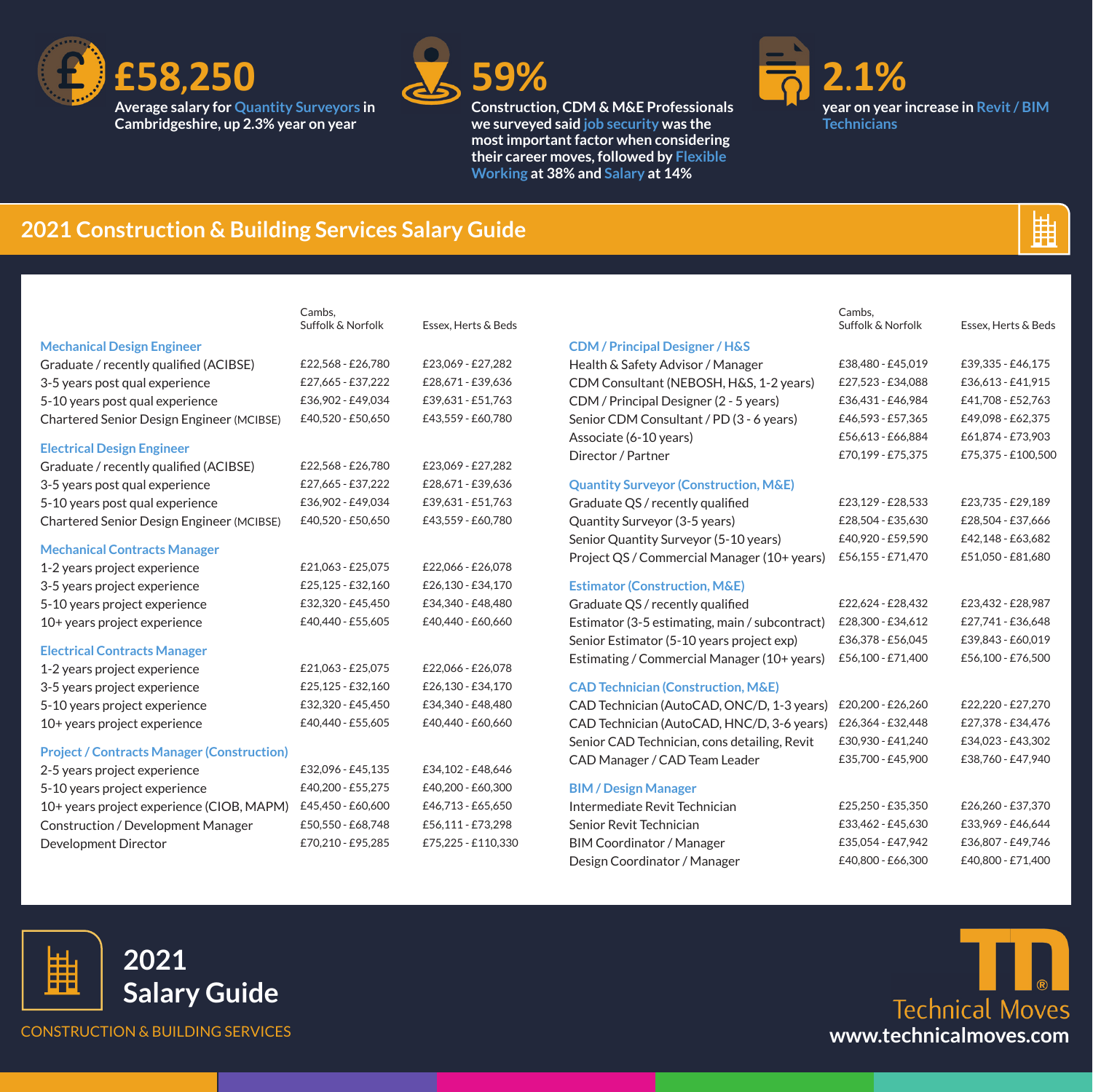



**Surveying Professionals we surveyed said job security was the most important factor when considering their career moves, followed by Flexible Working at 23% and Salary at 18%** 



### **2020 Surveying & Project Management Salary Guide**

|                                            | change  | Cambs, Suffolk & Norfolk | Essex. Herts & Beds | London / Oxford / Bucks |
|--------------------------------------------|---------|--------------------------|---------------------|-------------------------|
| <b>Building Surveyor</b>                   |         | Average £49,006          | Average £50,350     | Average £56,414         |
| Director / Partner                         | 0.4%    | £64,676 - £79,280        | £68,423 - £80,822   | £84,838 - £95,380       |
| Associate                                  | 0.8%    | £52,218 - £63,579        | £54,734 - £63,252   | £57,456 - £77,112       |
| Senior Surveyor                            | 3.0%    | £45,307 - £52,769        | £49,286 - £54,062   | £49,440 - £57,474       |
| Newly Chartered (MRICS 3 - 5 years)        | 1.6%    | £34,077 - £45,715        | £34.124 - £45.949   | £38,202 - £46,330       |
| Graduate / APC (1 - 3 years diary)         | 1.0%    | £23,089 - £29,348        | £23,180 - £29,669   | £24,240 - £33,666       |
| <b>Project Manager</b>                     |         | Average £52,557          | Average £55,770     | Average £62,307         |
| Director / Partner                         | 0.5%    | £75,345 - £94,822        | £74,873 - £92,561   | £84,923 - £102,510      |
| Associate                                  | 1.0%    | £54,351 - £65,738        | £63,125 - £68,256   | £72,215 - £84,032       |
| Senior Project Manager                     | 1.1%    | £46,496 - £53,212        | £53,992 - £63,445   | £52,572 - £72,287       |
| Newly Qualified (MRICS / MAPM 3 - 5 years) | 1.4%    | £36,032 - £46,581        | £36,910 - £47,151   | £43,805 - £52,373       |
| Graduate / Assistant (1 - 3 years diary)   | 0.5%    | £20,891-£32,101          | £22,613 - £34,773   | £24,623 - £33,728       |
| <b>PQS Quantity Surveyor</b>               |         | Average £55,274          | Average £54,449     | Average £58,217         |
| Director / Partner                         | 1.0%    | £78,472 - £89,549        | £77,265 - £89,638   | £83,325 - £93,930       |
| Associate                                  | 1.8%    | £63,751-£71,825          | £62,505 - £71,417   | £68,715 - £81,440       |
| Senior Surveyor                            | 2.3%    | £52,576 - £58,593        | £52,326 - £58,106   | £48,593 - £63,989       |
| Newly Qualified (MRICS & 3-5 years)        | 1.5%    | £37,113 - £50,182        | £36.134 - £46.487   | £38,367 - £47,502       |
| Graduate / Assistant (1 - 3 years diary)   | 1.0%    | £21,164 - £29,515        | £21,755 - £28,861   | £24,745 - £31,563       |
| <b>CDM/Principal Designer</b>              |         | Average £56,882          | Average £56,161     | Average £64,982         |
| Director / Partner                         | 0.0%    | £67.764 - £73.011        | £66,600 - £71,800   | £82,400 - £100,000      |
| Associate (6-10 years)                     | 0.7%    | £58,395 - £68,974        | £56,694 - £66,966   | £60,168 - £72,605       |
| Senior CDM Consultant / PD (3 - 6 years)   | 0.4%    | £47,200 - £57,717        | £47,288 - £56,475   | £49,196 - £62,047       |
| CDM / Principal Designer (2 - 4 years)     | 0.8%    | £34,700 - £47,295        | £36,086 - £47,376   | £41,530 - £51,912       |
| <b>Maintenance and Repairs</b>             |         | Average £33,358          | Average £32,118     | Average £34,359         |
| Maintenance Manager                        | 0.8%    | £37,139 - £43,483        | £36,288 - £41,328   | £38,354 - £45,965       |
| Planned Maintenance / Projects Surveyor    | $-0.4%$ | £26,816 - £36,936        | £25,099 - £35,378   | £26,394 - £37,848       |
| Responsive Maintenance Surveyor            | $-0.7%$ | £23,113 - £32,660        | £21,846 - £32,769   | £22,839 - £34,755       |



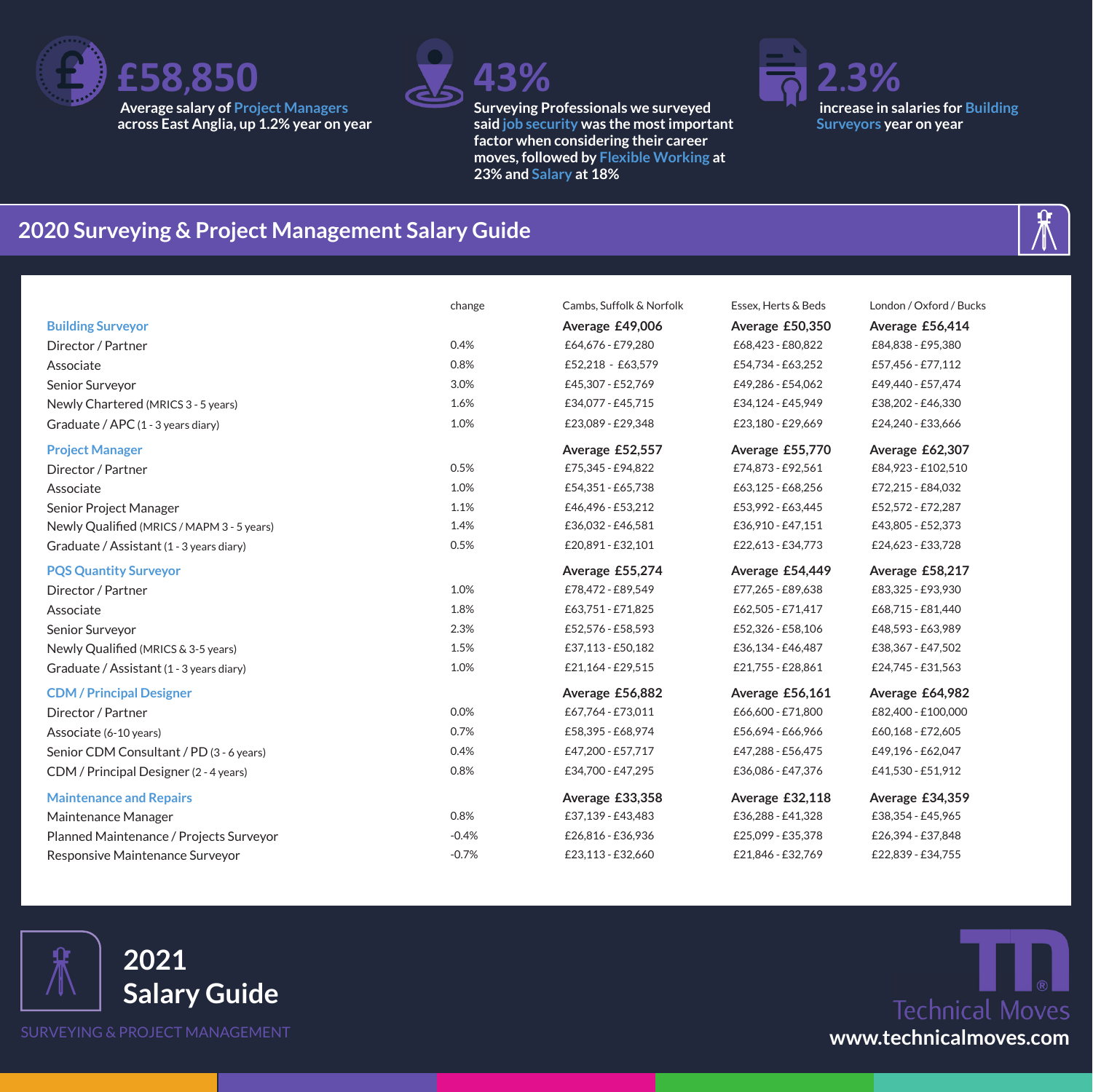



**63% Property Professionals we surveyed said Flexible Working was the most important factor when considering their career moves, followed by Job Security at 38% and Salary at 23%** 



### **2021 Property & Development Salary Guide**

|                                            | Cambs,<br>Suffolk & Norfolk | Essex. Herts & Beds |                                              | Cambs,<br>Suffolk & Norfolk | Essex, Herts & Beds |
|--------------------------------------------|-----------------------------|---------------------|----------------------------------------------|-----------------------------|---------------------|
| <b>Development</b>                         |                             |                     | <b>Valuations</b>                            |                             |                     |
| <b>Development Director</b>                | £90.545 - £121.421          | £91,142 - £123,342  | Commercial Valuations (MRICS 5+yrs)          | £39,880 - £69,790           | £41,874 - £74,775   |
| Development / Project Manager              | £76,558 - £87,295           | £73,502 - £87,538   | Commercial Valuations (AssocRICS 0-5 yrs)    | £24,875 - £44,775           | £26,567 - £49,750   |
| <b>Strategic Land Director</b>             | £91,163 - £119,225          | £91,013 - £123,994  | Residential Valuation (MRICS 5+ yrs)         | £46.193 - £61.287           | £46,598 - £63,211   |
| Land Manager / Buyer                       | £70,481 - £103,914          | £70,832 - £110,440  | Residentail Valuation (AssocRICS 0-5 yrs)    | £25,147 - £35,490           | £25,350 - £38,735   |
| Construction / Contracts Manager           | £56,092 - £71,952           | £61,406 - £74,070   | <b>Residential Property Management</b>       |                             |                     |
| <b>Planning</b>                            |                             |                     | <b>Assistant Property Manager</b>            | £18.090 - £22.110           | £19,095 - £24,623   |
| Director/Partner                           | £71.728 - £86.365           | £73,639 - £90,163   | <b>Property Manager</b>                      | £20,260 - £30,390           | £21,273 - £31,910   |
| Senior / Associate                         | £63,000 - £75,096           | £63,030 - £75,177   | Senior Property Manager / Estates Manager    | £26,390 - £40,600           | £27,405 - £43,645   |
| Principal / Chartered                      | £47,012 - £59,305           | £44,484 - £59,750   | Head of Property Management                  | £30,600 - £51,000           | £33,150 - £52,530   |
| Graduate / Assistant (0-3 years exp)       | £21,586 - £34,136           | £22,881 - £33,634   | Block Manager (AIRPM 3+ yrs)                 | £30,510 - £40,680           | £32,036 - £45,765   |
| <b>Commercial Property Management</b>      |                             |                     | Senior Block Manager (MIRPM/AssocRICS 5+yrs) | £38,494 - £49,131           | £40,216 - £50,650   |
| Director/Partner (FRICS/MRICS 10 yrs +)    | £49,800 - £79,680           | £49,800 - £84,660   | <b>Residential Sales</b>                     |                             |                     |
| Associate (MRICS 8+yrs)                    | £40,000 - £62,000           | £40,000 - £65,000   | <b>Trainee Negotiator</b>                    | £14.070 - £18.593           | £15,075 - £19,095   |
| Head of Commercial (FRICS/MRICS)           | £45,225 - £65,325           | £46,733 - £67,586   | Sales Negotiator                             | £17,588 - £26,130           | £18,090 - £27,135   |
| Senior Property Manager (MRICS 5+yrs)      | £40,720 - £61,080           | £42,756 - £62,353   | Senior Negotiator / Estate Agent (NAEA)      | £20,160 - £31,248           | £22,176 - £32,760   |
| Property Manager (AssocRICS 3-5yrs)        | £25,350 - £45,630           | £26,618 - £46,898   | <b>Branch Manager</b>                        | £30,450 - £50,750           | £32,074 - £50,750   |
| <b>Commercial Agency Surveying</b>         |                             |                     | <b>Residential Lettings</b>                  |                             |                     |
| Head of Agency (MRICS 8 yrs +)             | £40,160 - £60,240           | £40,160 - £60,240   | <b>Trainee Negotiator</b>                    | £14.070 - £18.090           | £15,075 - £19,095   |
| Agency Surveyor (MRICS 3-5yrs)             | £28,224 - £45,360           | £30,240 - £50,400   | Lettings Negotiator                          | £17,085 - £25,125           | £17,588 - £26,884   |
| Graduate Agency Surveyor (0-3 yrs)         | £22,088 - £28,112           | £22,791 - £28,313   | Senior Negotiator                            | £20,160 - £29,232           | £20,160 - £30,240   |
| <b>General Practice Surveying</b>          |                             |                     | Lettings Manager                             | £30,450 - £50,750           | £30,450 - £50,750   |
| General Practice Surveyor (MRICS 5 yrs)    | £35,385 - £47,517           | £35,891 - £50,550   | <b>Property Support</b>                      |                             |                     |
| Land / Development / Acquisitions Surveyor | £36,852 - £49,373           | £37,361-£49,628     | Property Admin / Assistant                   | £18,198 - £25,275           | £19,209 - £25,275   |
| Graduate GP Surveyor (0-3 yrs)             | £22,132 - £28,168           | £22,836 - £28,369   | Property / Service Charge Accounts           | £20.200 - £35.350           | £25.250 - £40.400   |
| Asset / Estates Manager (MRICS 5-10 yrs)   | £45,338 - £59,303           | £45,540 - £62,036   |                                              |                             |                     |
| Facilities Manager (3 - 5 yrs)             | £38,916 - £50,150           | £39,217 - £52,908   |                                              |                             |                     |





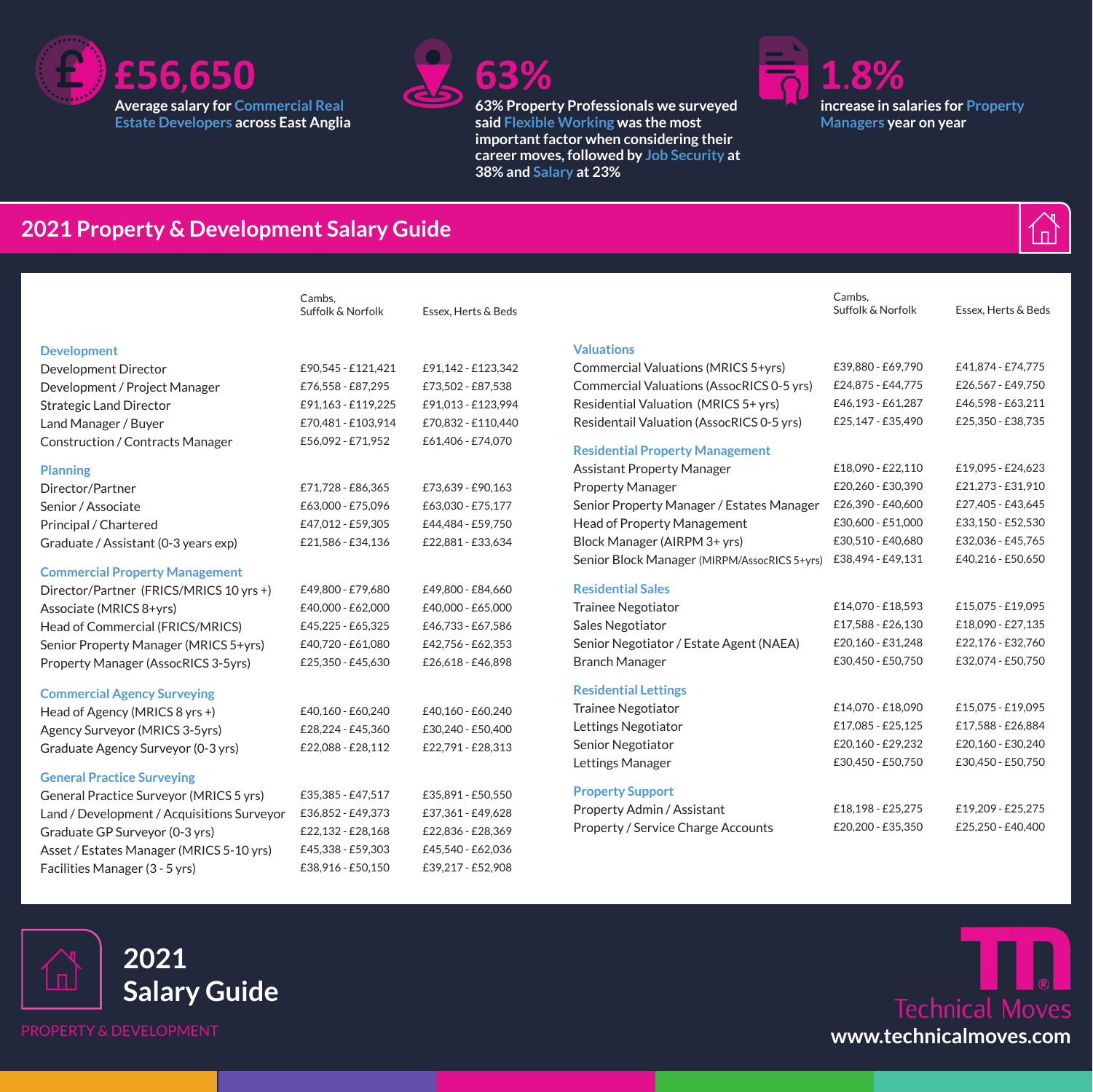



**of Architectural Professionals we surveyed said job security was the most important factor when considering their career moves, followed by Flexible Working at 37% and Salary at 19%** 



Cambs,<br>Suffolk & Norfolk

#### **2021 Architecture & Planning Salary Guide**

|                                       | Cambs.            |                     |
|---------------------------------------|-------------------|---------------------|
|                                       | Suffolk & Norfolk | Essex, Herts & Beds |
| <b>Architect (ARB/RIBA)</b>           |                   |                     |
| 1-2 years post qual experience        | £30,120 - £35,140 | £31,124 - £36,144   |
| 3-5 years post qual experience        | £34,170 - £40,200 | £36,180 - £42,210   |
| 5-10 years post qual experience       | £39,429 - £48,528 | £40,440 - £50,550   |
| 10+ years Job runner / Team Leader    | £45,540 - £55,660 | £45,540 - £60,720   |
| Director / Partner                    | £50,125 - £85,213 | £50,125 - £90,225   |
|                                       |                   |                     |
| <b>Architectural Technologist</b>     |                   |                     |
| Graduate / recently qualified (ACIAT) | £19,076 - £22,088 | £19,076 - £23,092   |
| 1-2 years post qual experience        | £20,100 - £24,120 | £22,110 - £26,130   |
| 3-5 years post qual experience        | £25,275 - £34,374 | £25,275 - £35,385   |
| 5-10 years post qual experience       | £33,396 - £42,504 | £35,420 - £45,540   |
| 10+ years experience (MCIAT / TCIAT)  | £38,095 - £47,118 | £39,098 - £49,123   |
|                                       |                   |                     |
| <b>Architectural Assistant</b>        |                   |                     |
| Graduate Part I/II                    | £18,054 - £24,072 | £19,057 - £24,072   |
| 1-2 years post qual experience        | £21,168 - £26,208 | £21,168 - £27,216   |
| 3-5 years post qual experience        | £24,264 - £32,352 | £26,286 - £34,374   |
| 5-10 years post qual experience       | £28,336 - £39,468 | £31,372 - £40,480   |
| 10+ years and job running experience  | £35,088 - £43,108 | £36,090 - £45,113   |
|                                       |                   |                     |
| <b>Architectural CAD Technician</b>   |                   |                     |
| 1-3 years CAD experience, HNC/D level | £19,057 - £26,078 | £19,057 - £27,081   |
| 3-5 years post qual experience        | £24,192 - £29,232 | £25,200 - £32,256   |
| 5-10 years post qual experience       | £29,290 - £38,380 | £31,310 - £41,410   |
| 10+ years and job running experience  | £35,350 - £44,440 | £35,350 - £45,450   |
|                                       |                   |                     |

#### **Urban Designer / Masterplanning**

| 1-2 years post qual experience               | £20,060 - £25,075 | £20,060 - £25,075 |
|----------------------------------------------|-------------------|-------------------|
| 3-5 years post qual experience               | £25,200 - £33,264 | £25.200 - £34.272 |
| 5-10 years post qual experience              | £31,310 - £44,440 | £32,320 - £45,450 |
| 10+ years exp (RTPI / UDG Rec. Practitioner) | £38,380 - £47,470 | £40,400 - £50,500 |
| Director / Partner                           | £45,180 - £75,300 | £45.180 - £80.320 |
|                                              |                   |                   |
| <b>BIM</b>                                   |                   |                   |
| Intermediate Revit Technician                | £25,450 - £35,630 | £26,468 - £37,666 |
| Senior Revit Technician                      | £33,924 - £45,232 | £33,924 - £46,260 |
| <b>BIM Coordinator</b>                       | £34,986 - £46,305 | £34,986 - £47,334 |
| <b>BIM Manager</b>                           | £41,200 - £51,500 | £41,200 - £56,650 |
|                                              |                   |                   |
| <b>Housing Developers</b>                    |                   |                   |
| Architectural Technician                     | £25,313 - £40,500 | £30,375 - £40,500 |
| Senior Architectural Technician              | £40.400 - £55.550 | £40.400 - £55.550 |
| <b>Technical Coordinator</b>                 | £36,828 - £56,265 | £42,966 - £59,334 |
| Technical / Design Manager                   | £48,480 - £70,700 | £50,500 - £75,750 |
| Architectural Designer                       | £28,308 - £40,440 | £30,330 - £41,451 |
| Senior Architectural Designer                | £38,456 - £48,576 | £40,480 - £55,660 |
| Layout Designer                              | £33,132 - £45,180 | £34,136 - £48,192 |
| <b>Technical Director</b>                    | £73,500 - £94,500 | £73,500 - £99,750 |
|                                              |                   |                   |
| <b>Town Planning</b>                         |                   |                   |
| 1-2 years post qual experience               | £21,063 - £26,078 | £21,063 - £26,078 |
| 3-5 years post qual experience               | £26.156 - £33.198 | £26.156 - £35.210 |
| 5-10 years post qual experience              | £31,279 - £44,396 | £33,297 - £45,405 |

10+ years exp (RTPI) £42,420 - £55,550 £45,450 - £55,550 Director / Partner <br> £50,250 - £85,425 £50,250 - £90,450







Essex, Herts & Beds